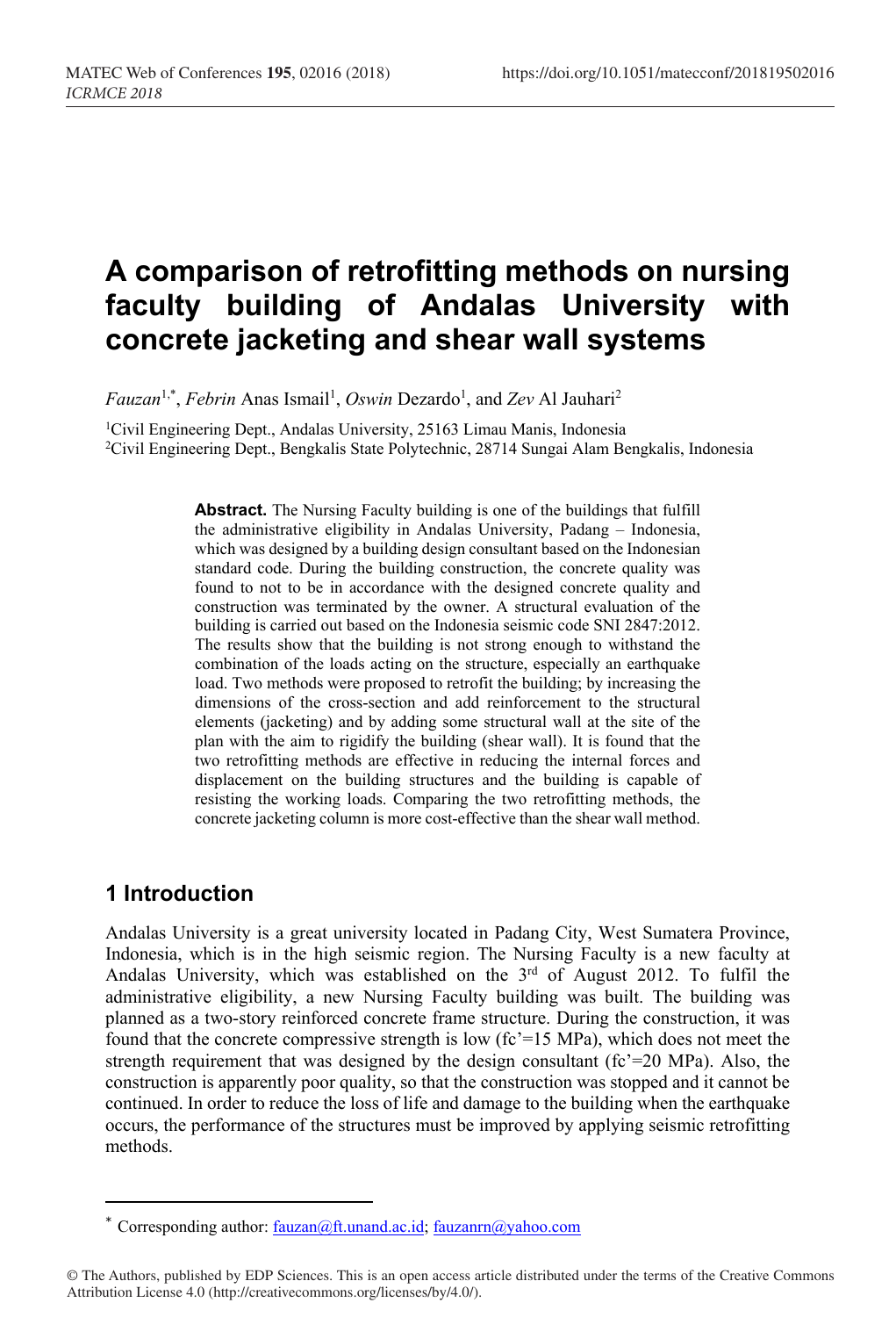Retrofitting of the building structure proves that a better option should be taken, which are more cost-effective and time-efficient rather than replacement of seismic deficient buildings [1]. Retrofitting can generally be classified into two categories: global and local. The global retrofitting technique targets the seismic resistance of the building by upgrading the structure to resist earthquake-induced forces (modifying the capacity). One of them is adding a shear wall. The shear wall can be introduced in a building with the flat slab or flat plate. A new shear wall should be provided with an adequate foundation [2,3]. The local retrofitting technique targets the seismic resistance of a member, which focuses on the reduction of earthquake-induced forces (modifying the demand). One of them is the concrete jacketing to the structural members like beams, columns, beam-column joint, and foundation. Concrete jacketing involves adding a new layer of concrete with longitudinal reinforcement and closely spaced ties. The jacket increases both the flexural strength and the shear strength of the beam or the column. It increases the seismic resistance of the building without any demolition. The lateral load capability, ductility, and stiffness of the building are also improved [4,5].

This paper conducted two alternatives for retrofitting, such as concrete jacketing and adding a shear wall. This study focuses on the seismic evaluation of the existing building structure and retrofitting of a two-story RC building designed by two loads design philosophies i.e. SNI 1726:2012 [6] and SNI 1727:2013 [7], along with a concrete detailing as per SNI 2847:2013 [8].

# **2 Methods and analysis**

The proper account of the working loads, properties of material, the systems of structure, and methods of analysis are fundamental factors in the analysis of a structure. The analysis of the existing structure should be carried out based on the existing data obtained from the structure.

#### **2.1 Building data**

Data related to structural analysis, such as as-built drawings and material properties, were obtained from the design consultant. The plan and front views of the building are shown in Figure 1.



**Fig. 1.** The plan and front view of the Nursing Faculty Andalas University building.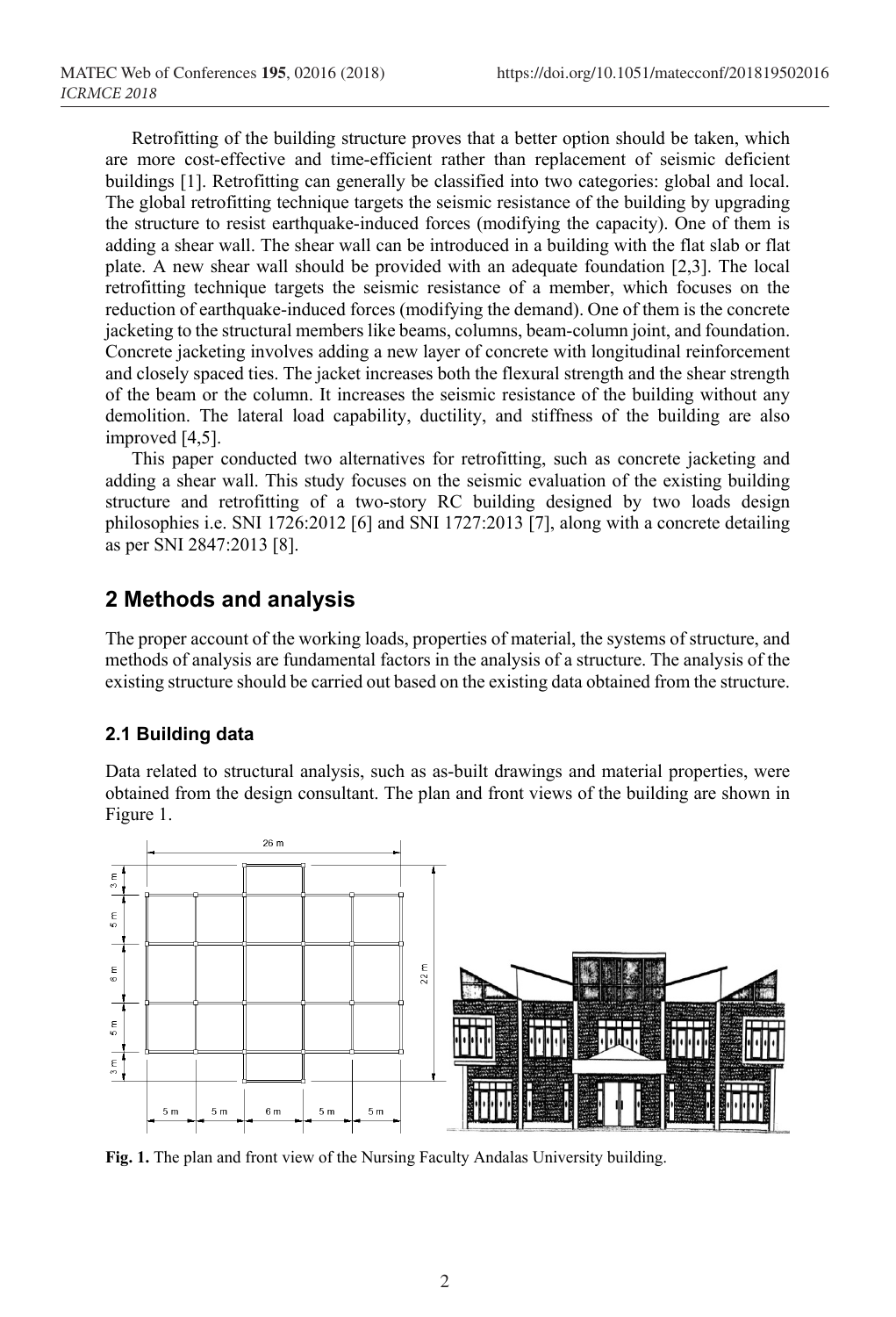To obtain the compressive strength of the existing concrete, the hammer test was performed. The test results show that the average of the existing concrete's compressive strength  $(f_c)$  is 15 MPa. While, the number and properties of the reinforcement bar obtained from the data of the design consultant has a yield strength  $(f_v)$  of 400 MPa and 240 MPa for bending and shear reinforcement, respectively. In seismic evaluation process of the existing building, the model should closely represent the actual structure. This model was achieved by using an as-built drawing, as follows:

- Number of the storeys: 2

- Height of the building: 8 m
- Column: K1 (40 x 40) cm<sup>2</sup> and K2 (25 x 25) cm<sup>2</sup>
- Beam: B1 (30 x 50) cm<sup>2</sup>; B2 (20 x 30) cm<sup>2</sup>; and B3 (20 x 25) cm<sup>2</sup>
- Length x width of the building: 26 m x 22 m
- The thickness of slab: 12 cm.

#### **2.2 Loads**

The loads that accounted for the feasibility of the existing structure consists of dead, live, and earthquake loads. The dead and live loads were calculated based on SNI 1727:2013. The earthquake load uses the response spectra analysis (dynamic analysis) referring to the Indonesian Public Work Department data [9], which has been adapted in SNI 1726:2012.

The spectrum design is a representation of ground motion due to earthquake vibrations that have occurred in a location. The building is located in the area of Limau Manis with medium soil condition. Hence, the response data can be seen in Figure 2. The required parameters to determine the earthquake load are as follows: the earthquake reduction factor  $(R)$  is 8, and the seismic importance factor  $(I_e)$  is 1.5.



**Fig. 2.** Earthquake response spectra design for Padang City (medium soil type) [9]

#### **2.3 Evaluation of existing building structure**

The structure of the Nursing Faculty building is modelled and analyzed by using ETABS v9.7.1 software [10]. After that, the analysis of cross-sectional capacity in the structural element is done by comparing the maximum internal forces.

#### *2.3.1 Load-bearing capacity of the existing structure*

The analysis of the capacity of the beam uses the largest cross-section and the longest span one, and then the capacity is compared to the internal force that occurred due to the working loads. From Table 1, it is shown that the beam can resist the working loads.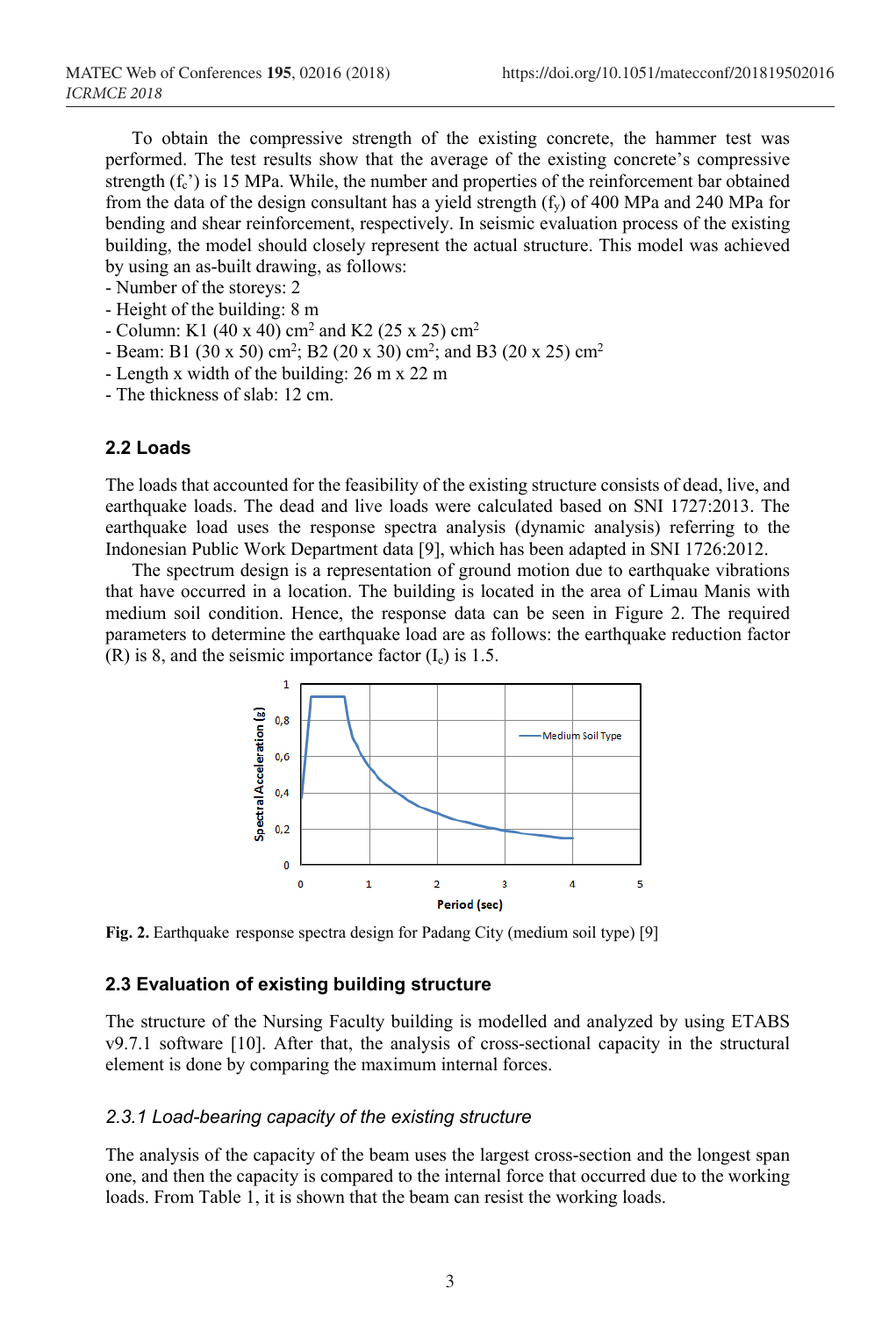| <b>Story</b>    | <b>Cross</b><br><b>Section</b>                       | Reinforcement<br><b>Installed</b> |        | Mu    | Mn     | Mu<br>≤ | Vu    | Vn     | Vu |
|-----------------|------------------------------------------------------|-----------------------------------|--------|-------|--------|---------|-------|--------|----|
|                 | $\mathbf{b} \times \mathbf{h}$<br>(mm <sup>2</sup> ) | Tens.                             | Comp.  | (kNm) | (kNm)  | Mn      | (kN)  | (kN)   | Vn |
| 1 <sup>st</sup> | $300 \times 500$                                     | 5 D 16                            | 3 D 16 | 62,70 | 138,45 | ΟK      | 89.22 | 298.39 | OK |
| 2 <sup>nd</sup> | $300 \times 500$                                     | 5 D 16                            | 3 D 16 | 61,83 | 138,45 | OK      | 23.45 | 298,39 | OK |

**Table 1.** Flexural and shear capacities on the existing beam.

Based on the analysis of the column capacity using a P-M interaction diagram (a visual representation of the combined loads; bending and axial that will cause the column to fail), as seen in Figure 3 and Table 2, the bending capacity of the columns on the  $1<sup>st</sup>$  floor is not capable of carrying the working loads, while the column shear capacity is capable of carrying the shear force.



Fig. 3. P-M interaction diagram of existing column in (a) 1<sup>st</sup> floor and (b) 2<sup>nd</sup> floor.

| Table 2. Flexural and shear capacity on the existing column. |  |  |
|--------------------------------------------------------------|--|--|
|--------------------------------------------------------------|--|--|

| <b>Story</b> | <b>Cross</b><br><b>Section</b> | Reinforcement<br><b>Installed</b> |              | Mu     | Mn     | Mu<br>$\leq$ | Vu    | Vn   | Vu |
|--------------|--------------------------------|-----------------------------------|--------------|--------|--------|--------------|-------|------|----|
|              | $\text{(mm}^2\text{)}$         | Flex.                             | <b>Shear</b> | (kNm)  | (kNm)  | Mn           | (kN)  | (kN) | Vn |
| 1 st         | $400 \times 400$               | 12 D 16                           | $10 - 100$   | 202.56 | 119.42 | NOT          | 74,80 | 1993 | OK |
| 2nd          | $400 \times 400$               | 12 D 16                           | 10 - 100     | 83,08  | 126.70 | OK           | 45.31 | 2193 | OK |

### *2.3.2 Inter-story drift of the existing structure*

**Table 3.** Inter-story drift on the existing building.

| <b>Story</b>    | Δa<br>(mm) | Disp.<br>X<br>mm | Drift<br>X<br>(mm) | $\Delta s$ Y<br>(mm) | $\Delta s \leq$<br>Δa | Disp.<br>(mm) | Drift<br>mm) | $\Delta s$ Y<br>(mm) | $\Delta s \leq$<br>Δa |
|-----------------|------------|------------------|--------------------|----------------------|-----------------------|---------------|--------------|----------------------|-----------------------|
| 1 <sup>st</sup> | 46,15      | 5,20             | 5,20               | 19,06                | OK                    | 5,64          | 5,64         | 20,68                | OK                    |
| 2 <sup>nd</sup> | 46.15      | 11,27            | 6,07               | 22,26                | ΟK                    | 11,97         | 6,33         | 23,21                | ОK                    |

Based on the calculation of inter-story drift, as shown in Table 3, it can be seen that the amount of inter-story drift in the X and Y directions meets the required allowable drift.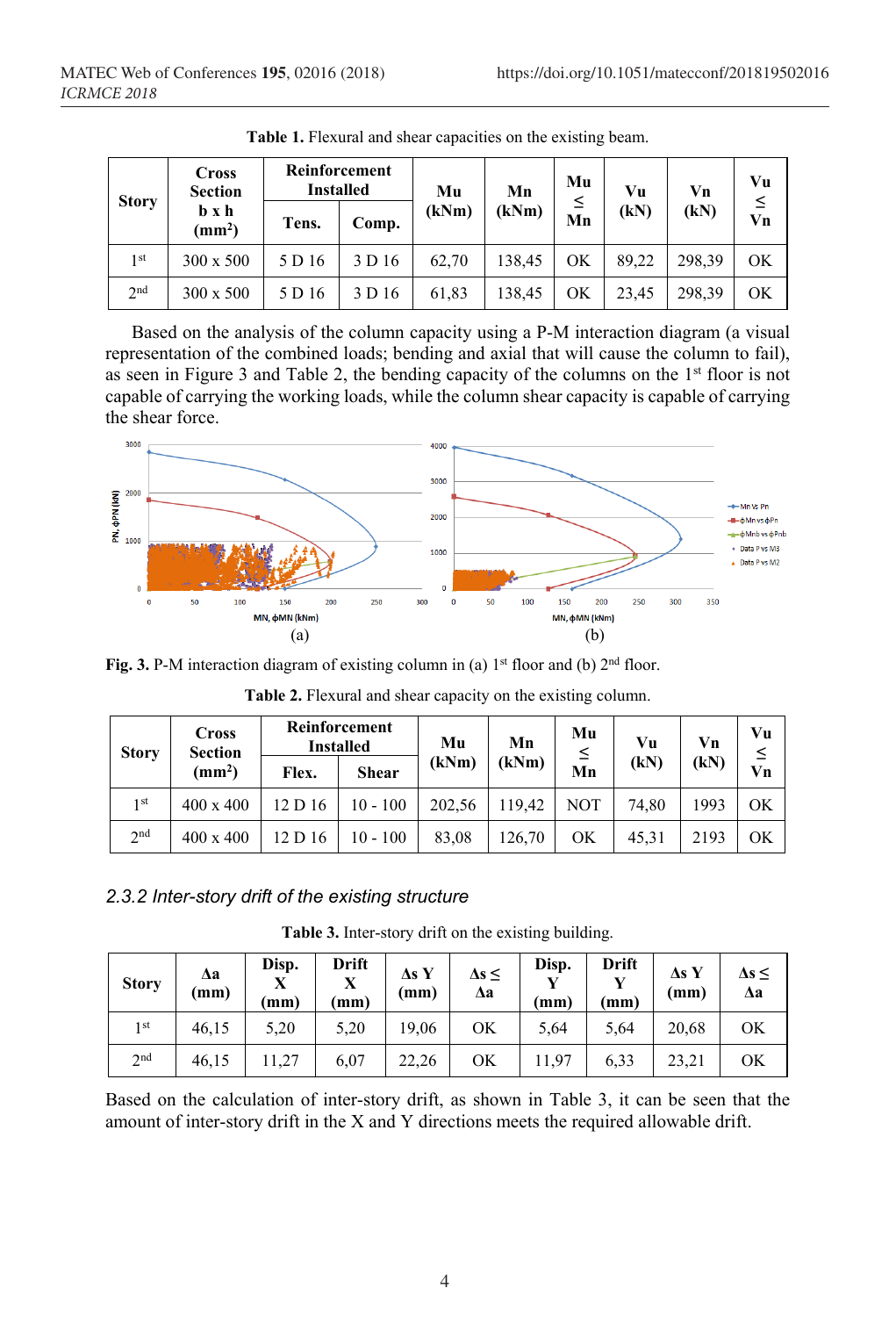### *2.3.3 Foundation of the existing structure*

The existing structure uses a footprint foundation with 1.6 m depth and 1.2 m length. Results of the analysis show that the foundation has enough capacity to resist all loads applied in the building structure. The calculation of the foundation capacity is shown in Table 4.

|                                    | Formula          | Value             |  |  |  |  |  |
|------------------------------------|------------------|-------------------|--|--|--|--|--|
| $q_c$                              | data of sondir   | $0.8B$ and $0.7B$ |  |  |  |  |  |
| <b>Q</b> c average                 | $(\Sigma q_c)/n$ | 2950 kN/ $m^2$    |  |  |  |  |  |
| $Q$ full                           | Qc average / SF  | 983.33 kN         |  |  |  |  |  |
| $Q_{ult}$                          | <b>ETABS</b>     | 674.47 kN         |  |  |  |  |  |
| Check: $Q_{full} \ge Q_{ult}$ (OK) |                  |                   |  |  |  |  |  |

**Table 4.** The calculation of foundation capacity.

From the result of the performance evaluation and structural strength to SNI 1726:2012, the building structure was unable to withstand the working load, so that the building structure should be retrofitted. From the analysis of the structure by using the latest seismic code, the elements that need strengthening are the existing column on the  $1<sup>st</sup>$  floor.

# **3 Proposed retrofitting methods for the building structure**

# **3.1 Retrofitting structure with concrete column jacketing**

# *3.1.1 Data and modelling of concrete jacketing*

Concrete jacketing of columns is a retrofitting method by adding concrete with longitudinal and transverse reinforcement around the existing columns. This retrofitting method improves the axial and shear strength of columns while there is no significant change in the flexural strength of columns and the strength of the beam-column joints [11,12].

| Column                     |                               |                               |  |  |
|----------------------------|-------------------------------|-------------------------------|--|--|
|                            | <b>Existing</b>               | Retrofitting                  |  |  |
| Cross section              | $400 \times 400 \text{ mm}^2$ | $500 \times 500 \text{ mm}^2$ |  |  |
| Flexural reinforcement bar | 12 D 16                       | 24 D 16                       |  |  |
| Shear reinforcement bar    | $Q_10 - 100$ mm               | $Q_10 - 100$ mm               |  |  |

**Table 5.** Cross-section of column jacketing.

There are two main purposes of jacketing of columns, i.e., to increase the shear capacity of columns and to improve the column's flexural strength by the longitudinal steel of the jacket made continuous through the slab system which is anchored with the foundation. The adding of concrete column jacketing in this study is drawn in Table 5. Modelling the column in concrete jacketing on ETABS is performed by enlarging the cross-sectional dimension and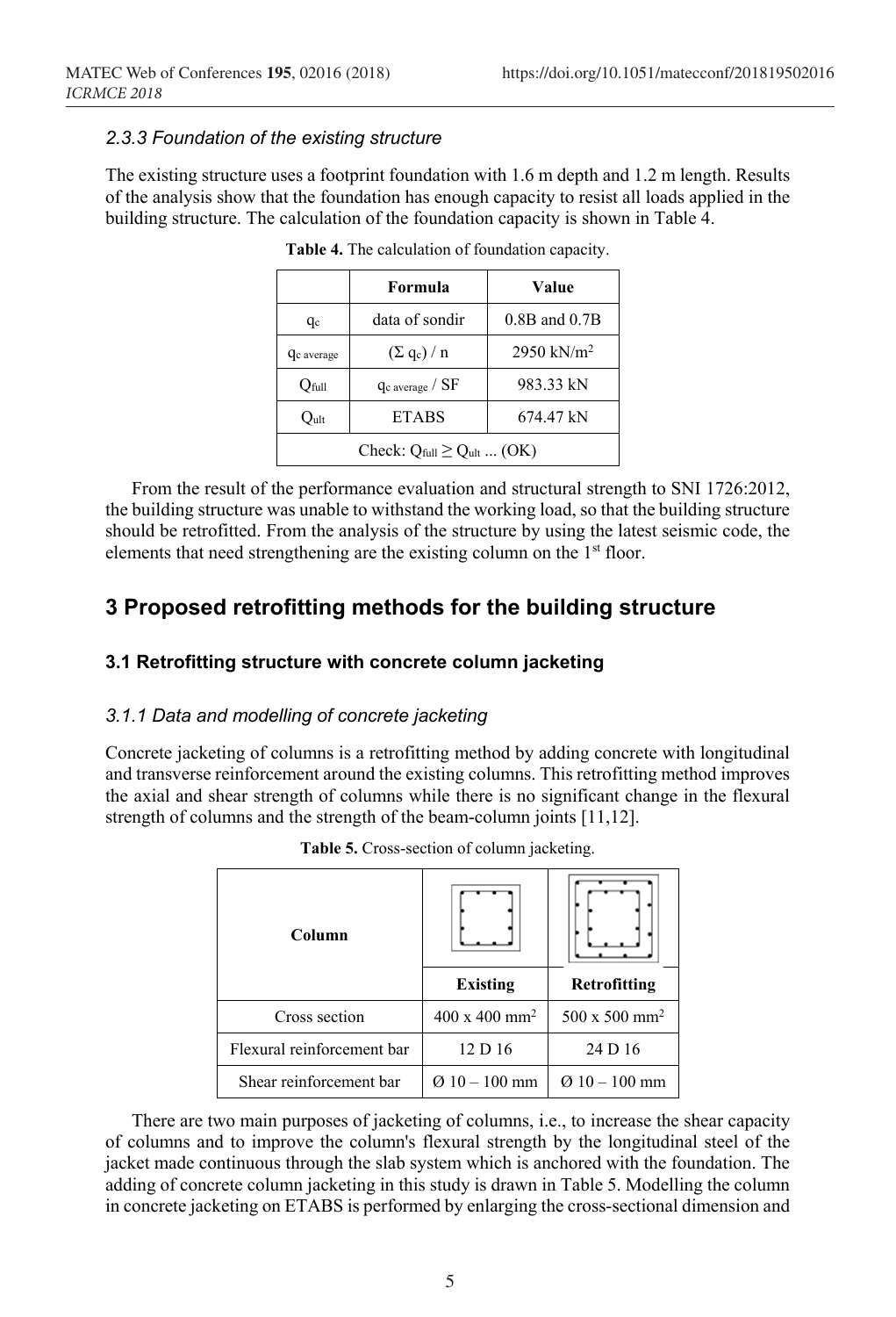adding the reinforcement in accordance with the planned amount for the reinforcing column as shown in Figure 4.



**Fig. 4.** Location of column jacketing construction and the 3D modelling of the building.

### *3.1.2 Internal forces and load-bearing capacity*

Figure 5 and Table 6 show the P-M interaction diagram and the recapitulation of column capacity after adding the concrete jacketing. The jacketed column leads to the internal force reduction and also make the bending and axial capacity of the  $1<sup>st</sup>$  floor capable of resisting the working loads. The inter-story drifts of the retrofitted structure using concrete jacketing are in accordance with the required permit limit of the allowable inter-story drift in SNI 1726:2012, as seen in Table 7.



Fig. 5. P-M interaction diagram of column jacketing in the (a) 1<sup>st</sup> floor and (b) 2<sup>nd</sup> floor.

| <b>Story</b>    | <b>Cross</b><br><b>Section</b> | Reinforcement<br>Installed |              | Mu     | Mn     | Mu<br>$\leq$ | Vu    | Vn   | Vu<br>$\leq$ |
|-----------------|--------------------------------|----------------------------|--------------|--------|--------|--------------|-------|------|--------------|
|                 | $\text{m}^2$                   | Flex.                      | <b>Shear</b> | (kNm)  | (kNm)  | Mn           | (kN)  | (kN) | Vn           |
| 1 <sup>st</sup> | $500 \times 500$               | 24 D 16                    | $10 - 100$   | 243.08 | 315,88 | OK           | 92.10 | 2443 | ΟK           |
| 2 <sup>nd</sup> | $400 \times 400$               | 12 D 16                    | $10 - 100$   | 83,08  | 126,70 | OK           | 45.31 | 2193 | ΟK           |

**Table 6.** Flexural and shear capacity of the column after concrete jacketing.

|  |  | Table 7. Inter-story drift of the building with column concrete jacketing. |  |
|--|--|----------------------------------------------------------------------------|--|
|  |  |                                                                            |  |

| <b>Story</b>    | Δa<br>(mm) | Disp.<br>X<br>(mm) | Drift<br>(mm) | $\Delta s X$<br>(mm) | Δs<br>≤<br>Δa | Disp.<br>(mm) | Drift<br>(mm) | $\Delta s$ Y<br>(mm) | $\Delta s \leq$<br>Δa |
|-----------------|------------|--------------------|---------------|----------------------|---------------|---------------|---------------|----------------------|-----------------------|
| 1 st            | 46.15      | 4.51               | 4.51          | 16,54                | ΟK            | 4.90          | 4.90          | 17,97                | OK                    |
| 2 <sup>nd</sup> | 46,15      | 10,54              | 6,03          | 22,11                | ΟK            | 11,01         | 6,11          | 22,40                | OK                    |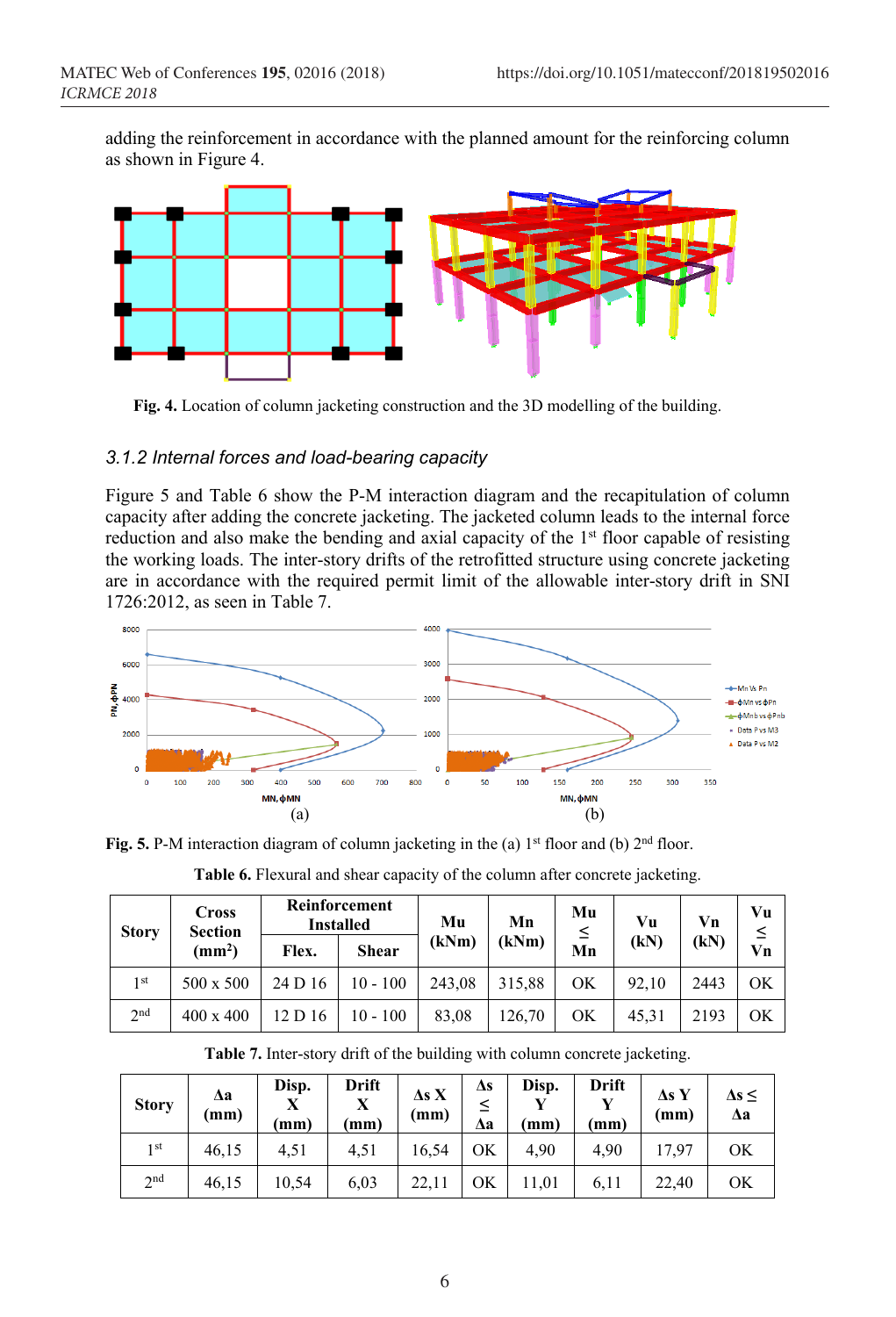The addition of jacketing to the column structure gives an increase in the column capacity. The largest percentage increase in the capacity design was around 165%, 23%, and 132% for bending moment, shear, and axial, respectively. The decrease of displacements in the retrofitting structure compared to the existing structure is about 13% both for the X and Y directions.

### **3.2 Retrofitting structure with shear wall**

#### *3.2.1 Data and modelling of shear wall*

Adding structural walls is one of the most common structure-level retrofitting methods to strengthen existing structures. This approach is effective for controlling global lateral drifts and for reducing damage to frame members [13,14]. In this study, the shear wall was placed only in the corner of the building on the  $1<sup>st</sup>$  floor. As seen in Figure 6, the shear wall used had:

- Length x height x thickness: 5 m x 4 m x 20 cm,
- The compressive strength of concrete (fc): 25 MPa,
- The yield strength of reinforcement bar D-13 mm: 400 MPa.



**Fig. 6.** The detail of reinforcement bar of the shear wall.



**Fig. 7.** Location of shear wall placement and the 3D modelling of the building.

The cross-section and detailing reinforcement of the shear wall are shown in Figure 6. The shear wall thickness used was calculated based on SNI 2847:2002, where  $0.14m < t <$ h/24 m and found that the optimum thickness of the shear wall is 20 cm [15]. Figure 7 shows the location of the shear wall placement as a 3D model of the building after adding the shear wall.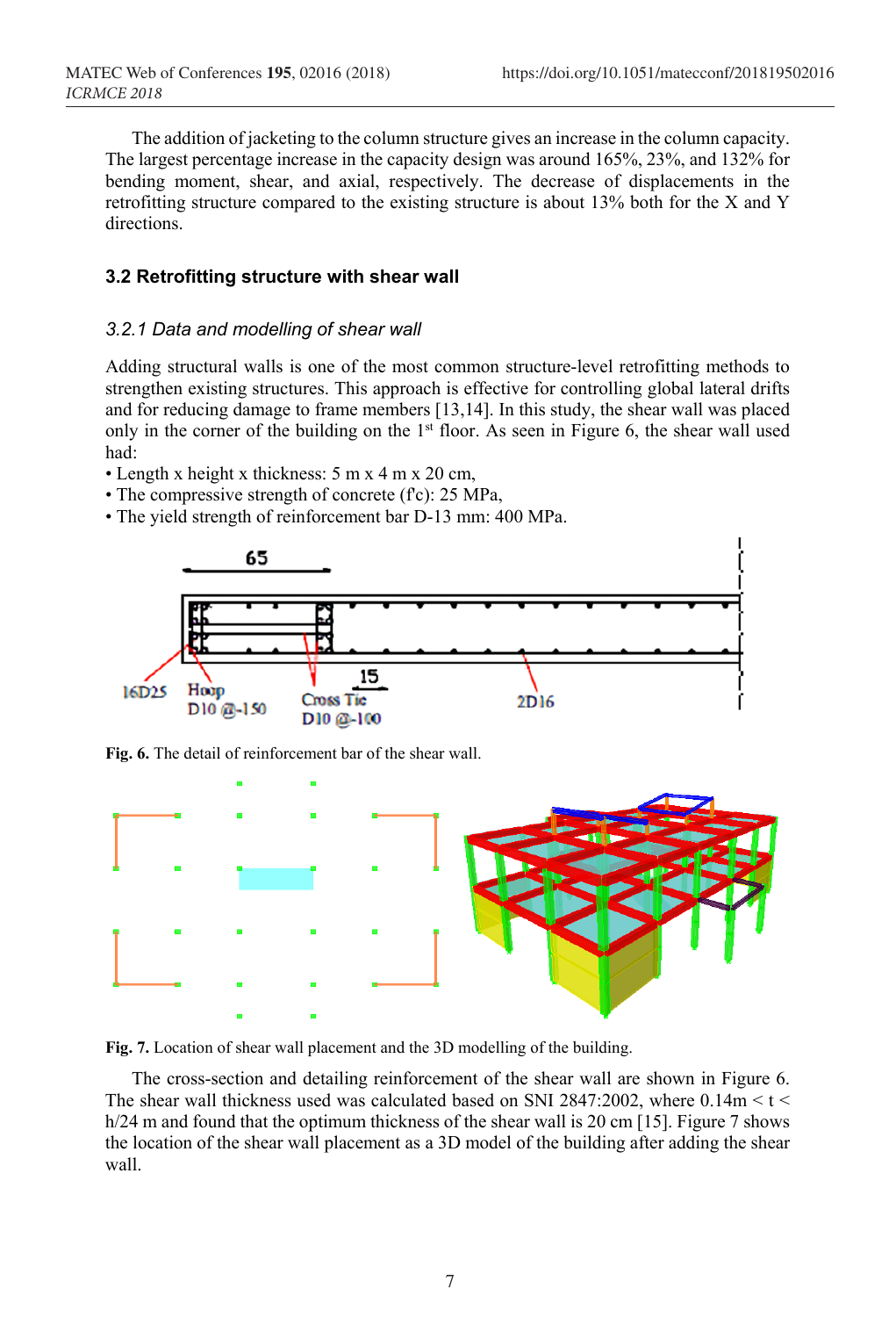# *3.2.2 Internal forces and load-bearing capacity*

The addition of the shear wall to the structure gives a decrease of internal forces in the columns. The largest percentage of decline was around 83%, 48%, and 6% for bending moment, shear, and axial forces, respectively. The decrease of displacements between the existing and retrofitted structure is around 84% and 90% for the X and Y directions, respectively.



**Fig. 8.** P-M interaction diagram of a column in the (a)  $1<sup>st</sup>$  floor and (b)  $2<sup>nd</sup>$  floor after adding the shear wall.

Figure 8 and Table 8 show the P-M interaction diagram and the recapitulation of column capacity after concrete column jacketing. The internal force reduction in the column leads to the bending capacity of the 1st floor columns capable of resisting the working loads. The inter-story drift of the structure by adding shear wall systems are in accordance with the allowable limit required by SNI 1726:2012, as seen in Table 9.

| <b>Story</b>    | <b>Cross Section</b> | Reinforcement<br><b>Installed</b> |                      | Vu    | Vn      | $Vu \leq$ |
|-----------------|----------------------|-----------------------------------|----------------------|-------|---------|-----------|
|                 | (mm <sup>2</sup> )   | <b>Diameter</b><br>(mm)           | <b>Space</b><br>(mm) | (kN)  | (kN)    | Vn        |
| 1st             | $400 \times 400$     | 10                                | 100                  | 19,71 | 1933,66 | OK        |
| 2 <sub>nd</sub> | $400 \times 400$     | 10                                | 100                  | 42,07 | 2193,66 | OK        |

**Table 8.** Shear capacity on the column after adding the shear wall.

| <b>Story</b>    | $\Delta a$<br>(mm) | Disp.<br>X<br>(mm) | Drift<br>X<br>(mm) | $\Delta s X$<br>(mm) | $\Delta s$<br>≤<br>Δa | Disp.<br>(mm) | Drift<br>(mm | $\Delta s$ Y<br>(mm) | $\Delta s \leq$<br>Δa |
|-----------------|--------------------|--------------------|--------------------|----------------------|-----------------------|---------------|--------------|----------------------|-----------------------|
| 1 <sub>st</sub> | 46.15              | 0,83               | 0,83               | 3,04                 | OK                    | 0.55          | 0.55         | 2,02                 | OK                    |
| 2 <sup>nd</sup> | 46,15              | 4,41               | 3,58               | 13,12                | OK                    | 4,67          | 4,12         | 15,11                | OK                    |

**Table 9.** Inter-story drift on the building after adding the shear wall.

# **3.3 The comparison of retrofitting cost**

Not only does retrofitting have the capability to reduce the working load but also the required cost is a consideration in determining which retrofitting method is the best to use. From the two retrofitting alternatives, the jacketing method requires IDR. 149,637,400 and the shear wall method costs IDR 249,650,800. So, the concrete column jacketing retrofitting method becomes a more economical and easy-to-use alternative than the retrofitting by adding the shear wall. The comparison of BOQ for the two retrofitted methods is shown in Table 10 [16].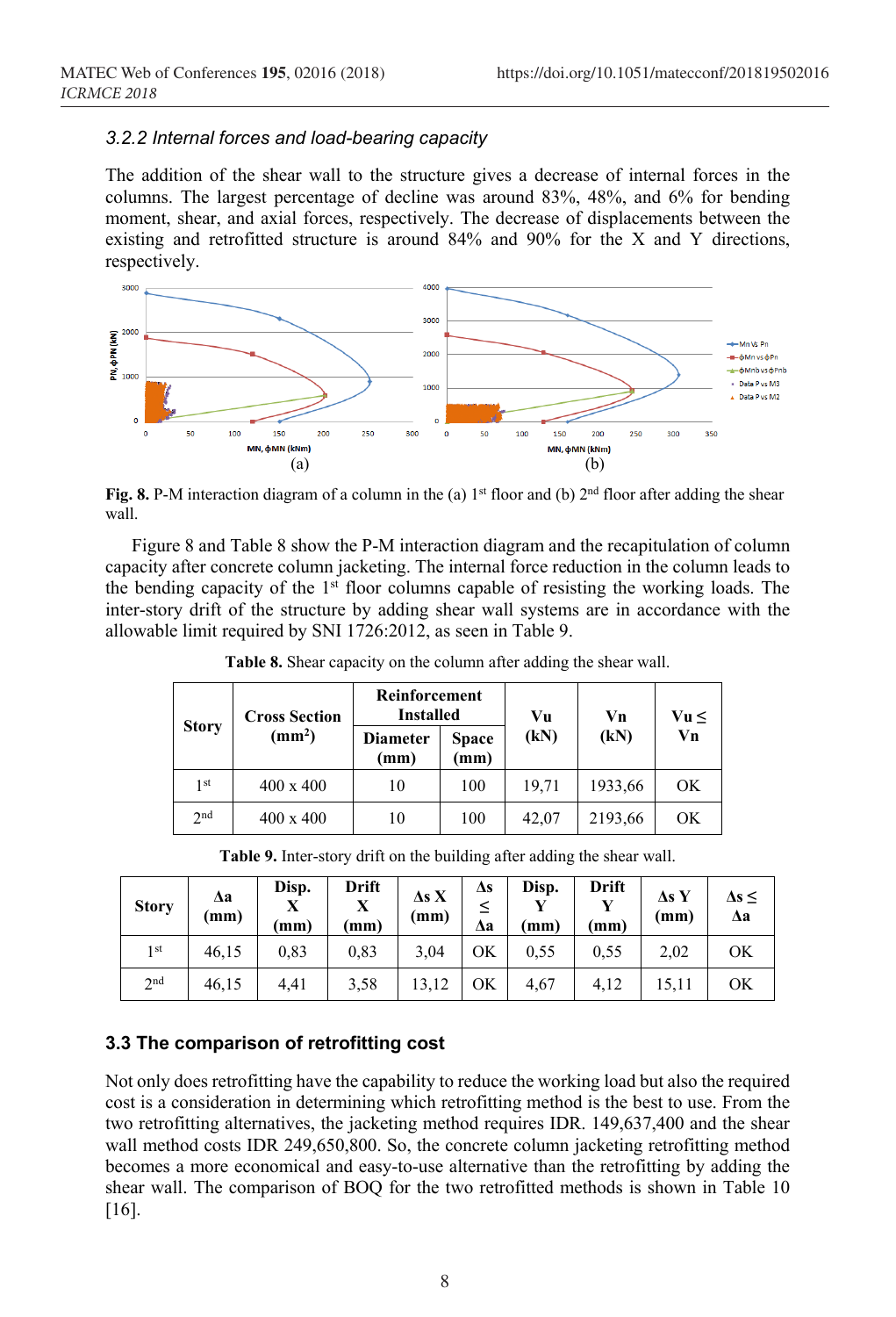| Method                | <b>Item of Work</b>                                     | Unit           | Vol.  | <b>Unit Price</b><br>of Work<br>(IDR) | <b>BOQ</b><br>(IDR) | <b>Total BOO</b><br>$+10\%$ TAX<br>(IDR) |
|-----------------------|---------------------------------------------------------|----------------|-------|---------------------------------------|---------------------|------------------------------------------|
| Concrete<br>Jacketing | Demolition of<br>Concrete Cover                         | m <sup>3</sup> | 2.76  | 519,621                               | 1,436,649           |                                          |
|                       | Giving the Concrete<br>Glue                             | m <sup>2</sup> | 61.44 | 42,571                                | 2,615,563           | 149,637,400                              |
|                       | Work on Reinforced<br>Concrete Column<br>$50 \times 50$ | m <sup>3</sup> | 7.09  | 18,628,854                            | 131,981,699         |                                          |
| Shear Wall            | Work on Reinforced<br>Concrete Shear<br>Wall            | m <sup>3</sup> | 24.00 | 11,122,699                            | 266,944,776         | 294,650,800                              |
|                       | Giving the Concrete<br>Glue                             | m <sup>2</sup> | 21.60 | 42,571                                | 919,543             |                                          |

| Table 10. The comparison of BOQ on the two retrofitting methods. |  |  |  |
|------------------------------------------------------------------|--|--|--|
|                                                                  |  |  |  |

*Note: 1 US \$ = 14,000 Indonesian Rupiah (IDR)* 

# **4 Conclusions**

Based on the structural analysis of Nursing Faculty - Andalas University building by using SNI 1726:2012, these conclusions could be drawn:

- 1. The bending capacity of the columns on the 1<sup>st</sup> floor is not capable of carrying the working loads from the internal forces when it exceeds the P-M interaction diagram, while the beam capacity and the inter-story drift are safe from the limit standard. The building structure should be retrofitted.
- 2. There are two types of retrofitting presented in the paper that were conducted in the existing building, concrete jacketing to the columns (local retrofit) and adding a shear wall (global retrofit). All the retrofitting methods lead to a more resistant structure, reducing the seismic risks: lateral displacements decreased, while bending moment and shear force capacities significantly increased.
- 3. Retrofitting with concrete column jacketing increased the load-bearing capacity of the column, by around 165%, 23%, and 132% for bending moment, shear, and axial forces, respectively. Furthermore, it reduced the building displacement by around 13% in both the X and Y directions.
- 4. Retrofitting with the shear wall does not increase the capacity of the column, but it reduces the internal forces in the column by around 83%, 48%, and 6% for bending moment, shear, and axial forces, respectively. Positively, the decrease in the building displacement has occurred about 84% and 90% in both the X and Y directions, respectively.
- 5. Considering the cost and the ease of the construction, the retrofitting with column jacketing is recommended to be applied to the Nursing Faculty - Andalas University building.

# **References**

1. S.D.V.S.N. Rao, J. Vikranth, Promotion of Seismic Retrofitting for Existing Low 6, pp. 1850-1855 (2013) Earthquake Resistant Structures, Int. J. of Eng. Research and Applications, **Vol. 3**, Issue